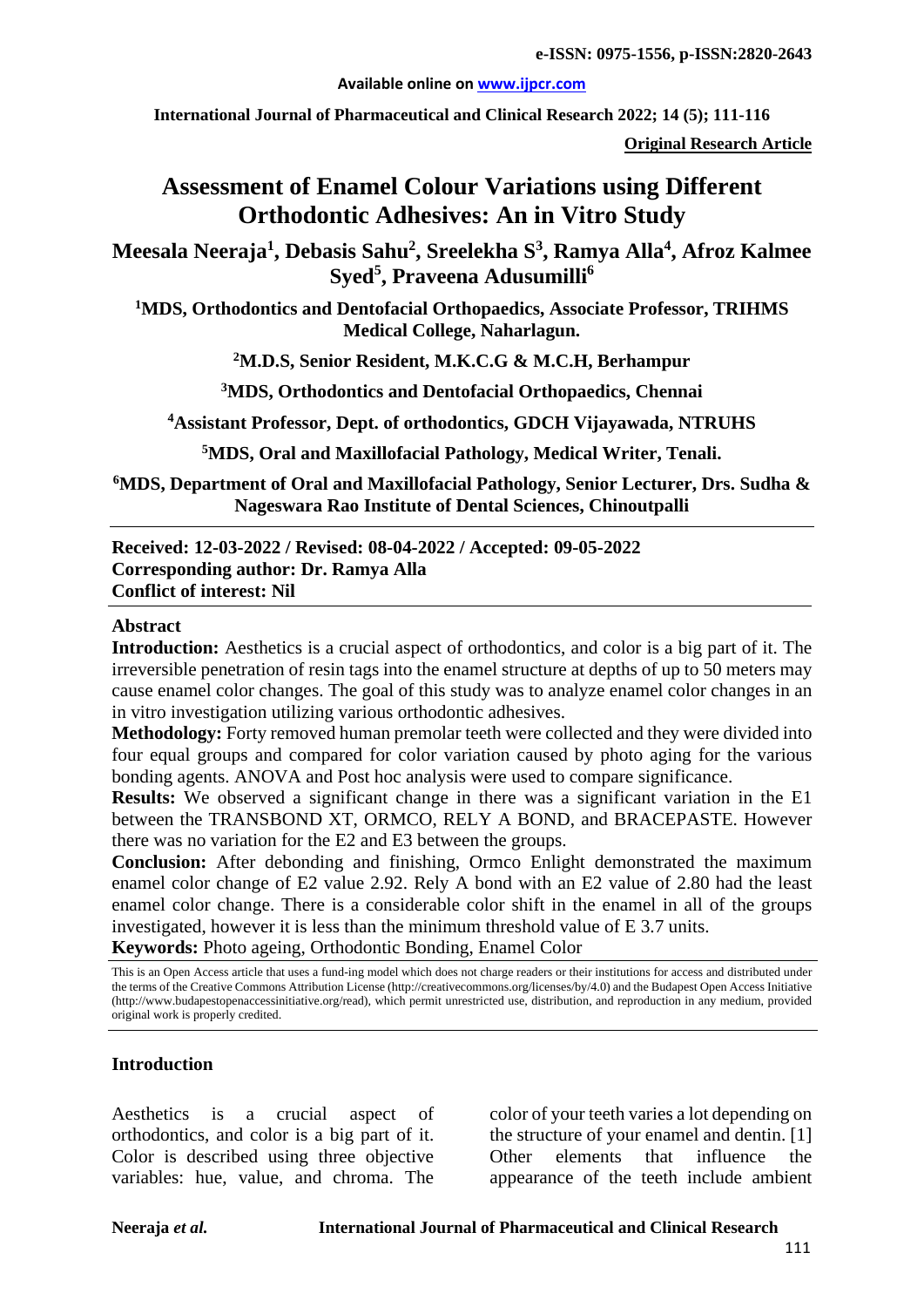light, light dispersed from surrounding gingival and perioral tissues, and lip and gum color. Intrinsic, extrinsic, and internalized discoloration all affect tooth color in the oral environment. [2] In the past, orthodontic treatment was primarily focused on enhancing occlusal functions, but aesthetic concerns are now just as significant as functional demands. Color is one component that influences excellent dental esthetics. The human eye perceives tooth color as a result of the interplay between light and the enamel surface. [3] One of the main goals since the development of the acid-etch process for bonding orthodontic brackets has been to return the enamel surface to as close to its original form as feasible with the least amount of enamel loss after the end of fixed appliance therapy. [4] Enamel modifications such as microcracks and enamel fractures generated by aggressively removing brackets, as well as scratches and abrasions created by mechanical removal of the residual composite materials, may occur during bonding, debonding, and clean-up processes. [5] Enamel color factors are changed by enamel bonding and debonding techniques, according to a previous study. A small quantity of adhesive normally remains on the surface after orthodontic appliances are removed. [6] The irreversible penetration of resin tags into the enamel structure at depths of up to 50 m may cause enamel color changes. Because resin impregnation into the enamel structure cannot be undone with debonding and clean-up techniques, even after a layer of enamel is removed, some may remain. [7] Even after orthodontic treatment, enamel discoloration can occur due to direct absorption of food colorants and compounds resulting from the corrosion of the orthodontic appliance. Debonding and subsequent cleaning methods have also been found to influence the color of the enamel. [8] Changes in the color of enamel can be caused by discoloration of residual resin that has irreversibly infiltrated the surface despite cleaning operations, in

addition to the impacts of iatrogenic surface roughness. [2] Resin residuals can modify tooth color due to both internal changes produced by the adhesive resin's physicochemical response and exterior changes caused by food pigment absorption. [9] Even under laboratory settings, however, removing the whole adhesive residue from the enamel surface without the use of extreme magnification is nearly impossible. [10] When employing fixed appliances for therapy, orthodontics is a unique science in dentistry since the workspace is set on the external surface of enamel. Because of e.g. diet, oral care, bonding materials and techniques, composites, appliances, debonding, and clean-up procedures, orthodontists or patients may experience unwanted changes on the enamel surface or structure, such as discoloration, white spots, microcracks, fractures, and abrasions during and after fixed orthodontic treatment. The most common causes of enamel color changes are bonding materials and composites used in fixed orthodontic treatment. [11]

### **Materials and Methods**

A total of forty extracted premolar teeth were collected and cleansed properly with simple water before being preserved in normal saline to avoid drying. Eighty human premolar teeth were taken from orthodontic patients previously. Exclusion criteria included the following: 1. Buccal surface teeth with caries or restorations 2. On the buccal surface, teeth having enamel defects, hypocalcifications, or fluorosis 3. Teeth with evident buccal surface fractures 4. Teeth having a history of orthodontic treatment There are four groups of teeth.

Group 1: Transbond XT

Group 2: Ormco

Group 3: Rely a Bond

Group 4: Ortho fix

All of the teeth were washed for 20 seconds on a slow speed contra angle hand piece (10,000 rpm) with a rubber cup and pumice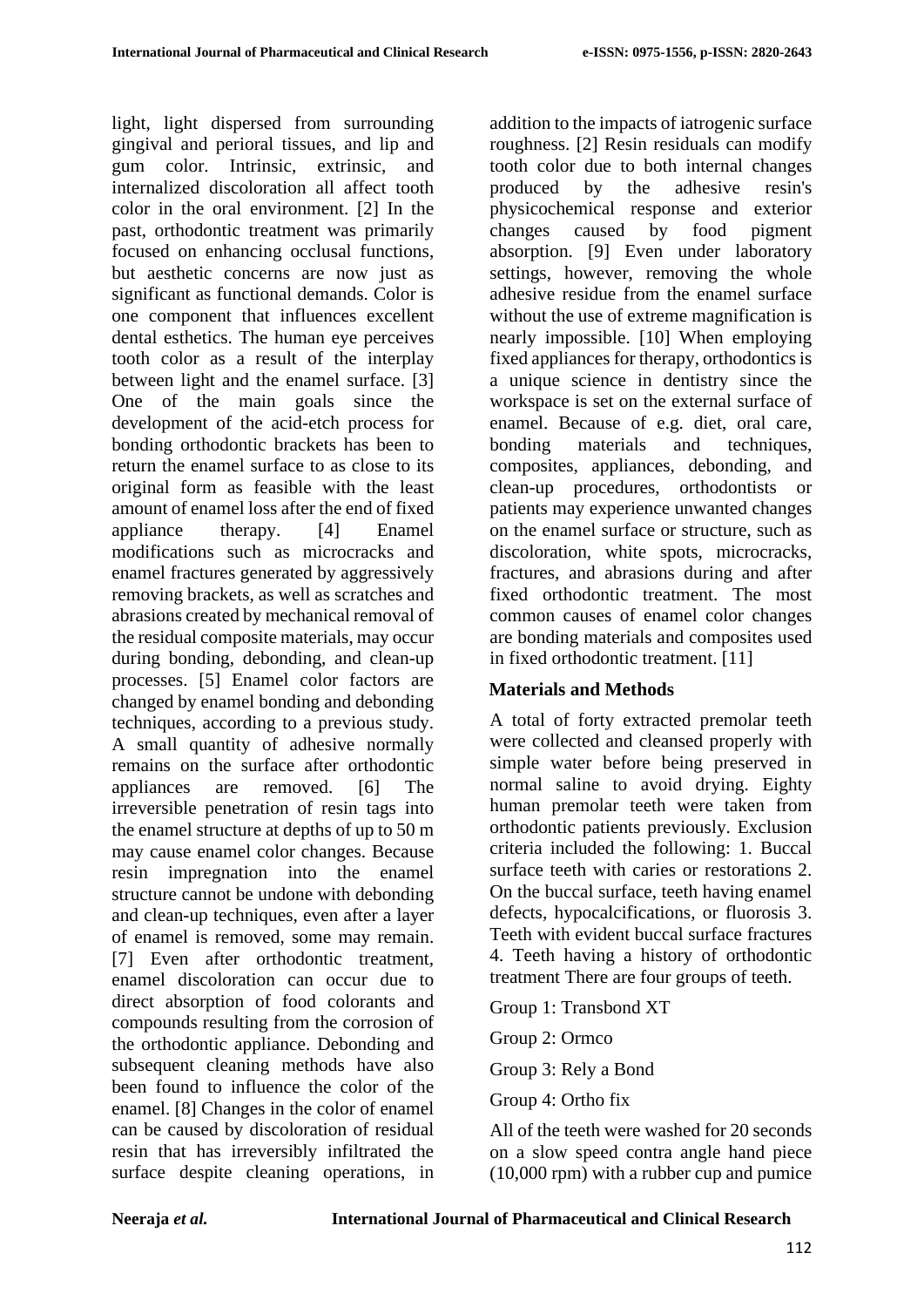slurry, then rinsed completely with saline for 10 seconds and air-dried with moderate jets of oil-free compressed air. Only the root section of the teeth was immersed in the self-cure acrylic resin using L formers throughout the specimen preparation process. The teeth were then analyzed for color assessment after the sample preparation. The color of the teeth was evaluated using a spectrophotometer (Vita Easyshade) Compact (Vita Zahnfabrik Germany) before bonding, after debonding and finishing, and after photoaging. This tool allowed very exact color measuring. The color assessment used the Commission Internationale de l'Eclairage's system, which included three color parameters: lightness (L), red/green chromaticity (a), and yellow/blue chromaticity (b) (b). This approach is the most preferred for color measuring because it provides numeric information that is closely related to actual visual reaction. For each color parameter (L, a, b), three consecutive measurements were taken for all study teeth. L1, a1,b1 were the pretreatment values that were obtained. The average value of the three consecutive measures for each tooth was used to calculate the pretreatment and posttreatment hues of the teeth.

## **Analytical statistics**

The data was analyzed using SPSS for Windows version 20.0, which is a statistical package for social sciences. For intragroup comparison, descriptive statistics, one-way ANOVA with repeated measures followed

by Bonferroni's post hoc test, and one-way ANOVA followed by Tukey's HSD post hoc test were used. The 95% confidence interval was used. A statistically significant P value is less than 0.05.

## **Results**

The comparison of E1 between various groups is shown in Table 1. TRANSBOND XT had a mean value of 0.910.43, ORMCO was 0.720.24, RELY A BOND was 1.320.61, and BRACEPASTE was 0.970.48. Between the four groups, there was a statistically significant difference (p=0.004). RELY A BOND (1.32 0.61) has a substantially greater value than ORMCO (0.72 0.24). The other groups showed no statistically significant differences.

The comparison of E2 between various groups is shown in Table 2. TRANSBOND XT had a mean value of 1.49.85, ORMCO was 1.88.83, RELY A BOND was 1.82.77, and BRACEPASTE was 2.22.65. Between the four groups, there was no statistically significant difference (p=0.08).

The comparison of E3 between various groups is shown in Table 3. TRANSBOND XT had a mean value of 0.81 0.51, ORMCO was.97 0.55, RELY A BOND was 1.19 0.84, and BRACEPASTE had a mean value of 0.71 0.25. RELY A BOND (1.19 0.84), on the other hand, was much greater than BRACEPASTE (0.71 0.25). Between the four groups, there was no statistically significant difference (p=0.10).

| $\Delta E$  | Group               | N  | <b>Mean</b> | <b>SD</b> | P     | Post hoc analysis |   |        |  |
|-------------|---------------------|----|-------------|-----------|-------|-------------------|---|--------|--|
|             |                     |    |             |           | value |                   |   |        |  |
|             | <b>Transbond XT</b> | 10 | 0.90        | 0.42      |       | Rely              | A | Bond > |  |
|             | Ormco               | 10 | 0.71        | 0.23      |       | Ormco             |   |        |  |
| $\Delta E1$ | Rely A Bond         | 10 | 1.31        | 0.60      | 0.004 |                   |   |        |  |
|             | <b>BRACEPASTE</b>   | 10 | 0.96        | 0.47      |       |                   |   |        |  |
|             | Total               | 40 | 0.97        | 0.49      |       |                   |   |        |  |

**Table 1: Comparison of ∆E1 between various groups.**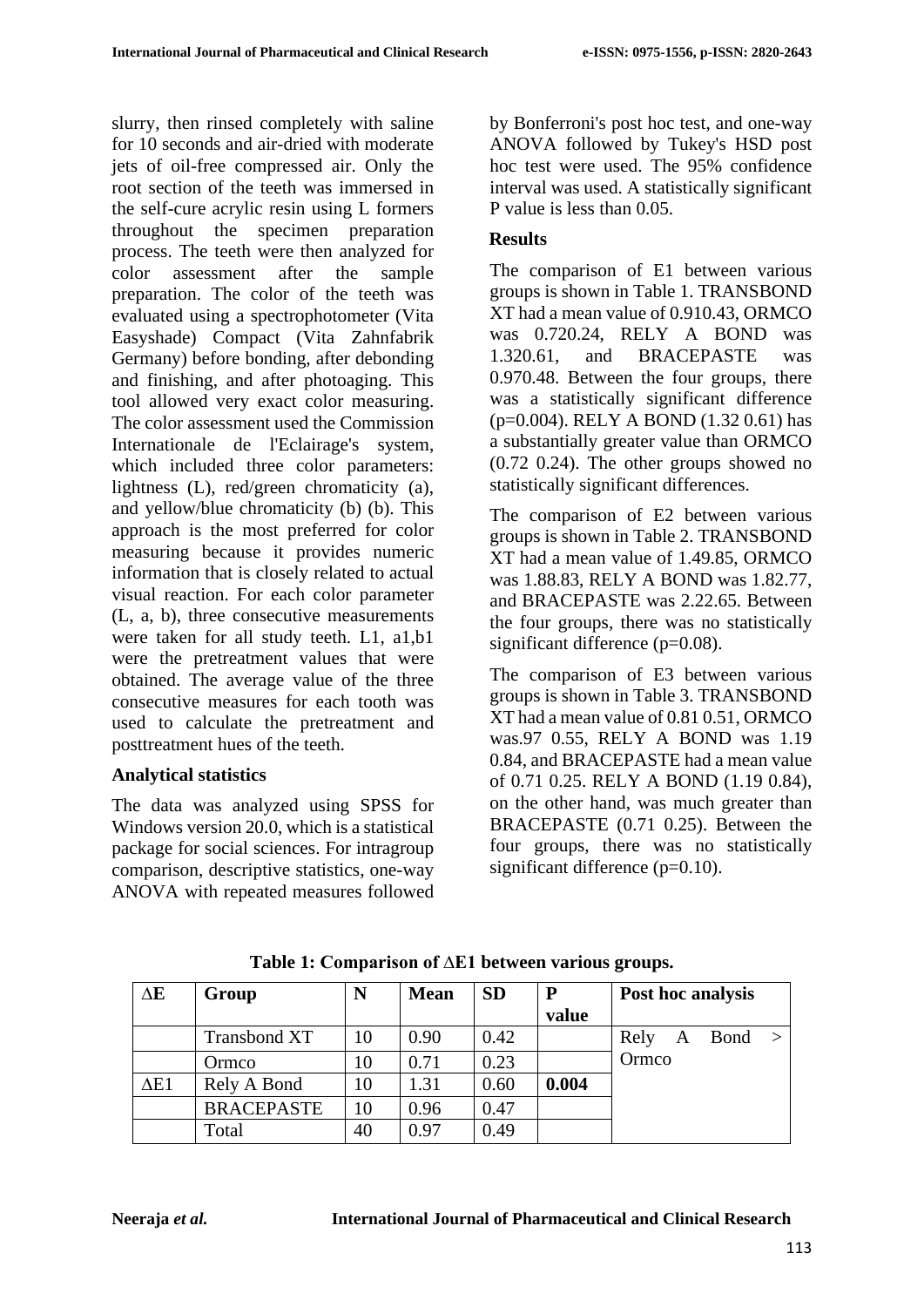| $\Delta E$  | Group               | N  | <b>Mean</b> | <b>SD</b> | P value | Post hoc analysis |
|-------------|---------------------|----|-------------|-----------|---------|-------------------|
|             | <b>Transbond XT</b> | 10 | 1.48        | 0.84      |         |                   |
|             | <b>ORMCO</b>        | 10 | 1.87        | 0.82      |         |                   |
| $\Delta$ E2 | Rely A Bond         | 10 | 1.81        | 0.76      | 0.08    |                   |
|             | <b>BRACEPASTE</b>   | 10 | 2.21        | 0.64      |         |                   |
|             | Total               | 40 | 1.85        | 0.79      |         |                   |

**Table 2: Comparison of ∆E2 between various groups.**

| $\Delta E$  | Group               | N  | <b>Mean</b> | <b>SD</b> | <b>P</b> value | <b>Post hoc analysis</b> |
|-------------|---------------------|----|-------------|-----------|----------------|--------------------------|
|             | <b>Transbond XT</b> | 10 | 0.80        | 0.50      |                |                          |
|             | <b>ORMCO</b>        | 10 | 0.96        | 0.54      |                |                          |
| $\Delta$ E2 | Rely A Bond         | 10 | 1.18        | 0.83      | 0.10           | $\overline{\phantom{0}}$ |
|             | <b>BRACEPASTE</b>   | 10 | 0.70        | 0.24      |                |                          |
|             | Total               | 40 | 0.91        | 0.58      |                |                          |

# **Table 3: Comparison of ∆E3 between various groups.**

## **Discussion**

The hypothesis explored in this study was that the bonding and debonding techniques could change the color variables of the enamel surface. As a result, the goal of this study was to see how enamel color changes when orthodontic brackets are bonded with an orthodontic resin and a glass-ionomer adhesive. T. Eliades and colleagues [12] Trakya et al investigated the effects of five different orthodontic bonding adhesives on enamel color.2 In their investigation, the mean color difference before treatment, debonding, and finishing & polishing (E1) in the transbond XT group was 0.56±0.53. The discrepancy in values can be related to the polishing procedure. This suggests that the burs used to remove the adhesive has an impact on the color change in the teeth. In vivo investigations on tooth color assessment after orthodontic treatment were undertaken by Karamouzos et al. He discovered that the color of the mean difference after debonding, finishing, and photoageing  $(E3)$  was  $2.59\pm0.75$  in his investigation. [5] Findings from the current investigation of debonding, finishing, polishing, and photoaging in the Transbond XT group 1.48± 0.84. This disparity in values could be related to the fact that their investigation was conducted in vivo. This was an in vitro experiment. Faltermeier et al studied the color stability of adhesives when exposed to UV light and food colorants. [13]

In this study, the mean difference after debonding, finishing, and photoageing (E3) was 0.80±0.50, whereas in their study, it was  $3.27 \pm 0.57$  in the Transbond XT group. This disparity in results could be attributable to the length of photoaging in both trials. This demonstrates that the duration of photoaging has an impact on tooth color alteration. Food dyes and ultraviolet light produced discoloration of orthodontic adhesives, according to Faltermeier et al. [13] In his research, he looked at the color stability of adhesives when exposed to ultraviolet light and food colorants.

In this study, the mean difference after debonding, finishing, and photoageing (E3) was 0.96±0.54, whereas in their study, it was  $4.87 \pm 0.77$  in the ormco group. This disparity in results could be attributable to the length of photoaging in both trials. This demonstrates that the duration of photoaging has an impact on tooth color alteration. Eliades et al investigated the color change of adhesive throughout treatment and after debonding in their investigation. Photoaging, he claimed, caused color changes in the debonded surfaces over the threshold. The amount of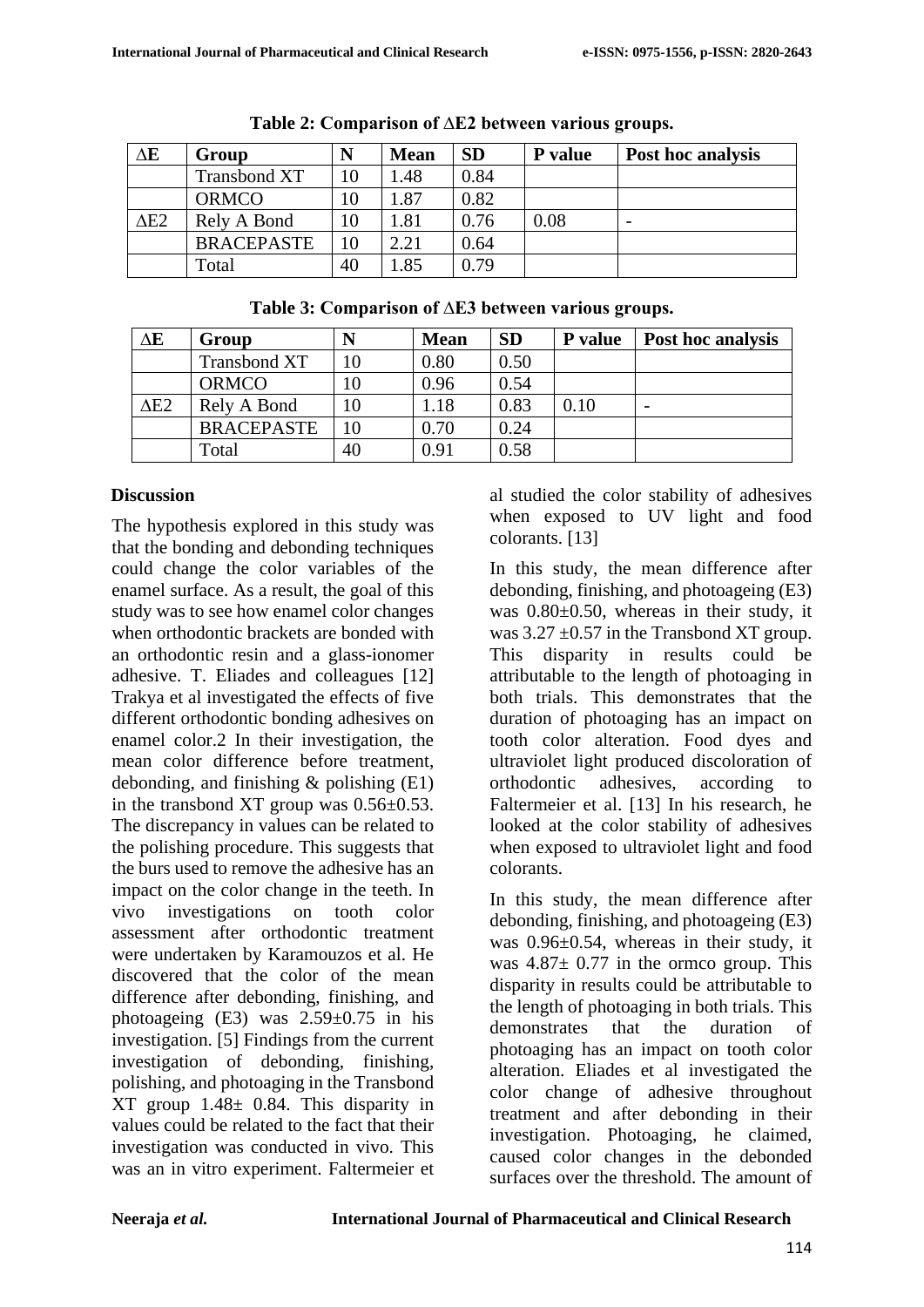color modifications in older bonding systems may lead to enamel discolouration after treatment. [14] A similar conclusion was reached in the current investigation, which found that photoaging influenced tooth color alterations. In their investigation, the mean color change in the Ormco group was  $8.35 \pm 1.45$ , whereas it was  $1.87\pm0.82$  in the current study. This discrepancy could be related to one-time photoaging in our study versus two-time photoaging in theirs. This demonstrates that the amount of photogeing has an effect on color change. In their investigation on the effects of contemporary orthodontic composites on tooth color following shortterm fixed orthodontic treatment, Corecki et al. found that while the color of teeth was influenced by treatment, there were no significant alterations in the color of enamel. [15] In their investigation, the mean total color differences (E) between all assessed teeth before and after orthodontic treatment in the Rely A bond group was 2.36± 1.21, whereas it was determined to be  $1.31\pm0.60$  in the current study. This discrepancy in the values could be due to the use of different types of teeth in both studies (mandibular incisors in their study versus premolars in ours), as well as the method of polishing (composite bur in our study versus aluminum oxide disc bur in theirs), implying that the type of polishing system used affects the color change in the teeth. [16]

## **Conclusion**

After debonding and polishing, Ormco Enlight demonstrated the maximum enamel color shift of E2 value 2.91. Rely A bond with an E2 value of 2.79 had the least enamel color change. There is a considerable color shift in the enamel in all of the groups investigated, however it is less than the minimum threshold value of E 3.6 units. Because the photoaging process causes considerable color changes in the enamel, doctors must consider the treatment's duration. After debonding, finishing and polishing methods have a considerable impact on enamel color changes, so finishing and polishing must be done carefully.

## **References**

- 1. Emad EA, Maaitah AA, Omar AA, Al-Khateeb SN. Effect of fixed orthodontic appliances bonded with different etching techniques on tooth color: A prospective clinical study. Am J Orthod Dentofacial Orthop. 2013;144(1):43– 52.
- 2. Trakyali G, Ozdemir FI, Arun T. Enamel colour changes at debonding and after finishing procedures using five different adhesives. European J Orthodontics. 2009;31(4):397–401.
- 3. Eliades T, Kakaboura A, Eliades G, Bradley TG. Comparison of enamel colour changes associated with orthodontic bonding using two different adhesives. Eur J Orthod. 2001;23(1):85–90.
- 4. Boncuk Y, Cehreli ZC, Polat-Özsoy Ö. Effects of different orthodontic adhesives and resin removal techniques on enamel color alteration. Angle Orthod. 2014;84(4):634–41.
- 5. Karamouzos A, Athanasiou AE, Papadopoulos MA, Kolokithas G. Tooth-color assessment after orthodontic treatment: A prospective clinical trial. Am J Orthod Dentofacial Orthop. 2010;138(5):537–8.
- 6. Bayram C, Ebubekir T, Fırat O, Sıddık M, Bora O. Effects of contemporary orthodontic composites on tooth color following short- term fixed orthodontic treatment: a controlled clinical study. Sci Turk J Med Sci. 2015;45(6):1421– 8.
- 7. Zachrisson BU, Arthun J. Enamel surface appearance after various debonding techniques. Am J Orthod. 1979;75(2):121–7.
- 8. Ryf S, Flury S, Palaniappan S, Lussi A, Meerbeek BV, Zimmerli B, et al. Enamel loss and adhesive remnants following bracket removal and various clean-up procedures in vitro. Eur J